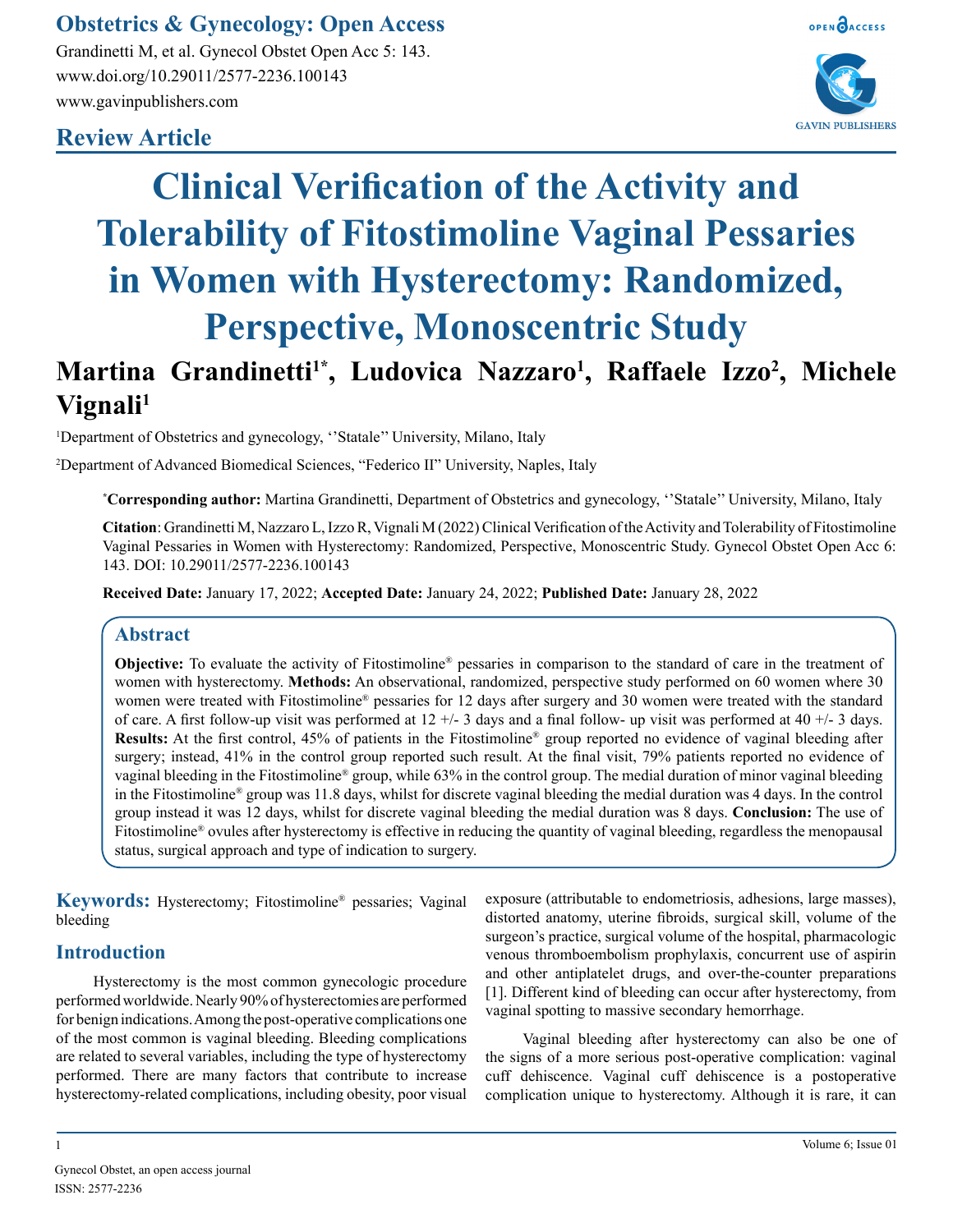lead to serious morbidity [2]. Total laparoscopic hysterectomy has the highest rate of vaginal cuff dehiscence compared with total abdominal hysterectomy, and total vaginal hysterectomy [3-8]. Vaginal cuff dehiscence usually occurs in the first weeks after surgery but can be delayed up to several years (especially in postmenopausal women). Vaginal cuff dehiscence often presents with postcoital bleeding, other vaginal spotting, or watery vaginal discharge [9].

The manifestation of even a small amount of vaginal bleeding, other than being a sentinel sign of major complications, can be an element of concern for the patient. Hence reducing the incidence of vaginal bleeding after hysterectomy can impact on different aspects of the post-operative management of the patient.

*Triticum vulgare* has been extensively used in traditional medicine thanks to its properties of accelerating tissue repair. The aqueous extract of *Triticum vulgare* is currently an active component of Fitostimoline-based products and it is used in the presence of problems relating to re-epithelialization or tissue regeneration. *Triticum vulgare* can determine a marked acceleration of tissutal repairing processes by stimulating chemotaxis and the fibroblastic maturation and significantly increasing the fibroblastic index, which are crucial points in the repairing processes.

Recent studies have shown that *Triticum vulgare* exerts anti-inflammatory properties since it reduces the release of all the evaluated markers of inflammation, such as NO, IL6, TNF alpha and PGE2 in LPS-activated BV2 microglial cells.

The aim of the study was to evaluate the efficacy and tolerability of vaginal administration of Fitostimoline on the reduction of vaginal bleeding after hysterectomy.

#### **Patients and Methods**

#### **Patients**

Women aged between 35 and 80 years undergoing hysterectomy were enrolled between October 2020 and July 2021 prospectically; patients entered the study if they could comprehend the procedures and endpoints of the study. Exclusion criteria were the presence of metabolic or endocrine disorders; concomitant treatment with antibiotics, NSAIDs; use of psychoactive

substances; alcohol or smoke abuse; allergy or hypersensitivity to Fitostimoline constituents; treatment with Fitostimoline ovules in the month preceding the surgery.

#### **Study Design, Treatments and Outcome Measures**

The study was performed according to an open-label, controlled, randomized NCT04612881, 2-arm (Fitostimoline ovules and control) parallel design. Before surgery the presence of any symptom such as vaginal discharges, itching, vaginal burning, pain during intercourses, signs of infections, stypsis or cystitis were recorded. At the baseline visit, eligible patients were randomly assigned to receive the treatment with Fitostimoline ovules for 12 consecutive days after hospital discharge or were assigned to the control group in which no treatment was performed. Vaginal ovules were given to the patients to be applied in the evenings. A vaginal and speculum exploration was performed at the baseline visit and photos of vaginal cuff were taken. The patients were asked to record any type of symptom occurring in the first 12+/-3 days.

A second visit was performed at  $12 +/- 3$  days from the baseline visit: vaginal and speculum exploration was performed in order to evaluate the objective presence of vaginal bleeding and the healing of the cuff. Any adverse event or reaction to the product was investigated and recorded. Seven subjective symptoms (vaginal discharges, itching, vaginal burning, pain during intercourses, signs of infections, stypsis or cystitis) were evaluated by a semi quantitative scale (0=absence; 1=mild; 2=moderate; 3=severe). Vaginal bleeding was evaluated by a semi quantitative scale from 0 being absence of blood loss to 10 being severe hemorrhage, for each day.

After 40  $+/-$  3 days from the baseline visit all the patients were contacted for a telephone interview and the same symptoms were studied with the same scales. Tolerability, practicality and comfort of Fitostimoline ovules were considered. The primary outcome of the study was the efficacy of Fitostimoline ovules on the prevention of vaginal bleeding after hysterectomy compared with no treatment. The secondary outcome of the study was the efficacy of Fitostimoline ovules on symptoms correlated with local inflammation, such as signs of vaginitis, cystitis (Figure 1).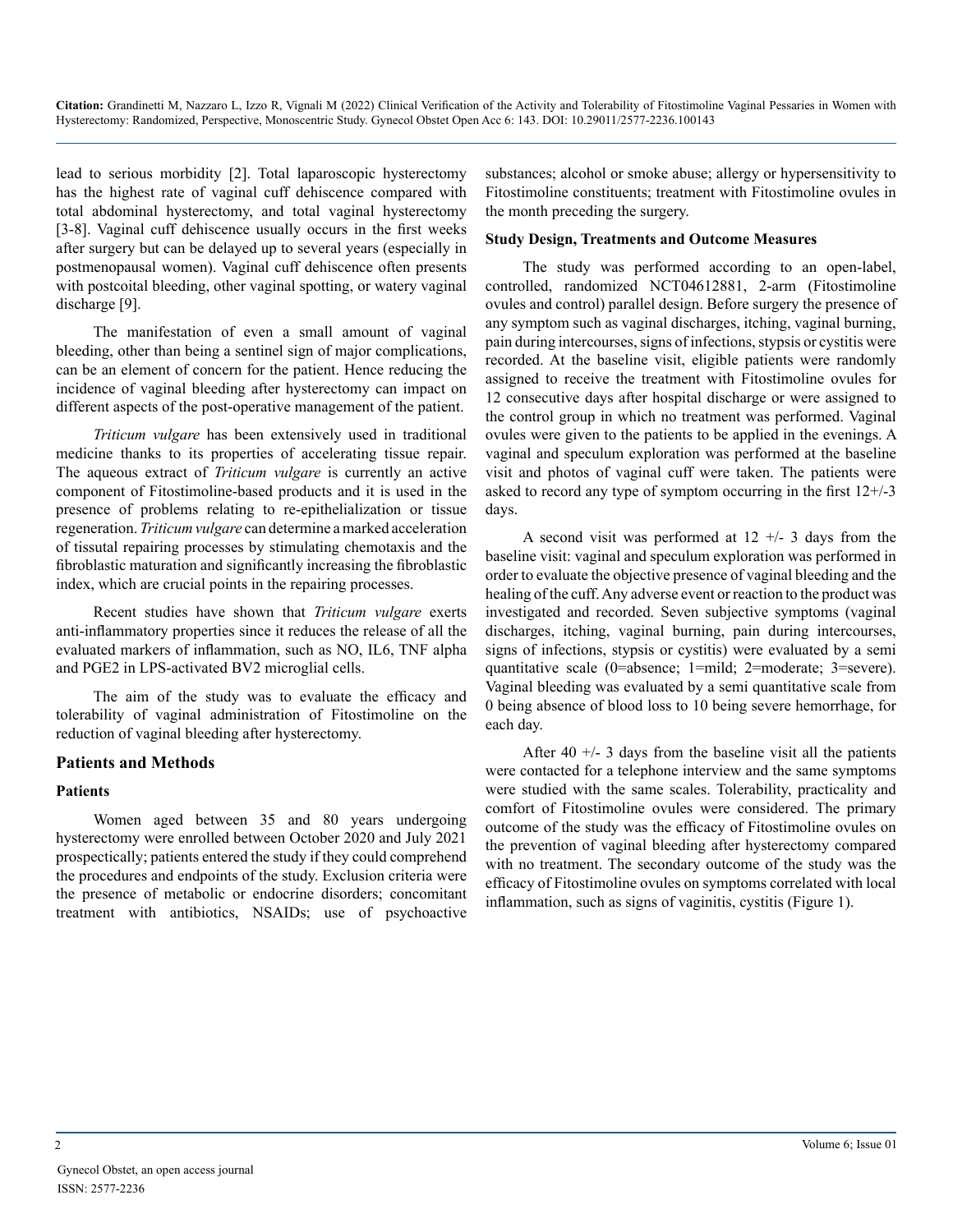

**Figure 1:** Study design and patients.

#### **Ethics**

The study was conducted according to the criteria set by the declaration of Helsinki and each subject signed an informed consent before participating to the study.

#### **Statistics**

Data were analyzed using IBM SPSS statistics (version 27.0; SPSS, Chicago, IL, USA) and expressed as means  $\pm$  SD. All variables deviating from normal distribution were log transformed before parametric statistics. Descriptive statistics were performed using the analysis of variance (ANOVA) test or  $\chi^2$  distribution, with Monte Carlo simulation to generate exact p-value. Significance was set at  $p<0.05$ .

#### **Results**

A population of 150 women underwent hysterectomy at Macedonio Melloni Hospital between October 2020 and July 2021. Among these, 60 women fulfilled the inclusion criteria and were enrolled in the study. Four patients were lost during the follow up. Thirty-four women underwent surgery due to uterine fibroids, 4 were treated for endometriosis, 2 for adnexal masses, 3 patients had endometrial hyperplasia, 3 uterine prolapse, 14 for neoplastic diseases. Median age of all population was 50 years (IQR 47-55); 18 out of 60 patients were already in menopause. Laparoscopy hysterectomy was performed in 41 patients, laparotomic hysterectomy in 14 patients and vaginal hysterectomy in 5 patients. Where laparoscopic surgery was performed, vaginal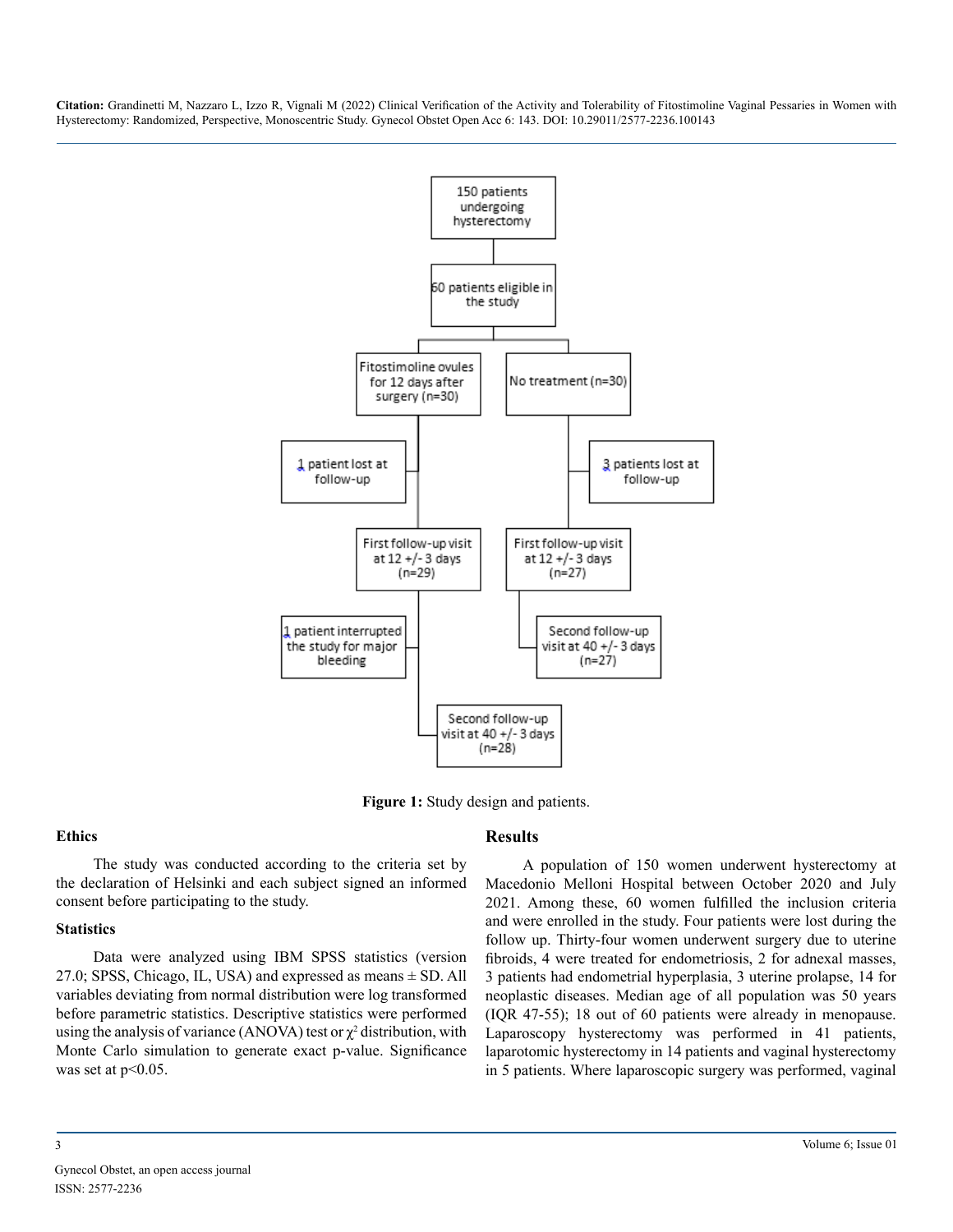cuff was always closed laparoscopically (Table 1). The patients were randomized into the Fitostimoline ovules group and control group.

#### **Fitostimoline ovules group**

Thirty patients were enrolled in the Fitostimoline group. Twenty-four (80%) out of 30 patients underwent laparoscopic hysterectomy, 3 (10%) laparotomic hysterectomy whilst vaginal hysterectomy was performed in 3 (10%) patients. Median age was 50,5 years.

Indication to hysterectomy was fibroid in 18 (60%) women, endometriosis in 1 (3%), adnexal masses in 2 (7%) uterine prolapse in 2 (7%) and neoplastic diseases in 7 (23%) (Table 1). One of the patients in this group was lost at follow-up because she didn't show up at the post-operative controls.

|                         | Fitostimoline group (n=30) | Control group (n=30) | Population (n=60) |
|-------------------------|----------------------------|----------------------|-------------------|
| Age                     |                            |                      |                   |
| 35-44                   | $3(10\%)$                  | 4(13%)               | $\tau$            |
| 45-54                   | 22 (73%)                   | 15 (50%)             | 37                |
| 55-64                   | 2(7%)                      | $6(20\%)$            | $8\,$             |
| 65-80                   | $3(10\%)$                  | 5(17%)               | $8\,$             |
| Menopause               |                            |                      |                   |
| Yes                     | $9(30\%)$                  | $9(30\%)$            | 18                |
| $\rm No$                | 21 (70%)                   | 21 (70%)             | 42                |
| Type of hysterectomy    |                            |                      |                   |
| Laparoscopic            | 24 (80%)                   | $17(56\%)$           | 941               |
| Laparotomic             | $3(10\%)$                  | 11(37%)              | 14                |
| Vaginal                 | $3(10\%)$                  | 2(7%)                | 5                 |
| Reason for hysterectomy |                            |                      |                   |
| Fibroids                | $18(60\%)$                 | 16(54%)              | 34                |
| Endometriosis           | 1(3%)                      | $3(10\%)$            | $\overline{4}$    |
| Adnexal mass            | 2(7%)                      | $\boldsymbol{0}$     | $\overline{2}$    |
| Uterine prolapse        | 2(7%)                      | 1(3%)                | 3                 |
| Endometrial hyperplasia | $\boldsymbol{0}$           | $3(10\%)$            | 3                 |
| Neoplastic disease      | 7(23%)                     | 7(23%)               | 14                |

#### **Table 1:** Patient characteristics.

At the first control at 12 +/- 3 days after hospital discharge, 13 out of 29 (45%) of patients in the Fitostimoline group reported no evidence of vaginal bleeding after surgery. Thirteen patients (45%) reported minor vaginal bleeding, 2 (7%) discrete vaginal bleeding and 1 (3%) had a major vaginal bleeding that required interruption of the treatment and the exclusion from the study.

At the second control at 40  $+/- 3$  days after hospital discharge, 22 out of 28 (79%) patients reported no evidence of vaginal bleeding, 5 patients (18%) reported minor vaginal bleeding and one (3%) had discrete vaginal bleeding (Table 2).

The medial duration of minor vaginal bleeding in the Fitostimoline group was 11.8 days (IQR 6.5-11.5), whilst for discrete vaginal bleeding the medial duration was 4 days (IQR 3.5-4.5).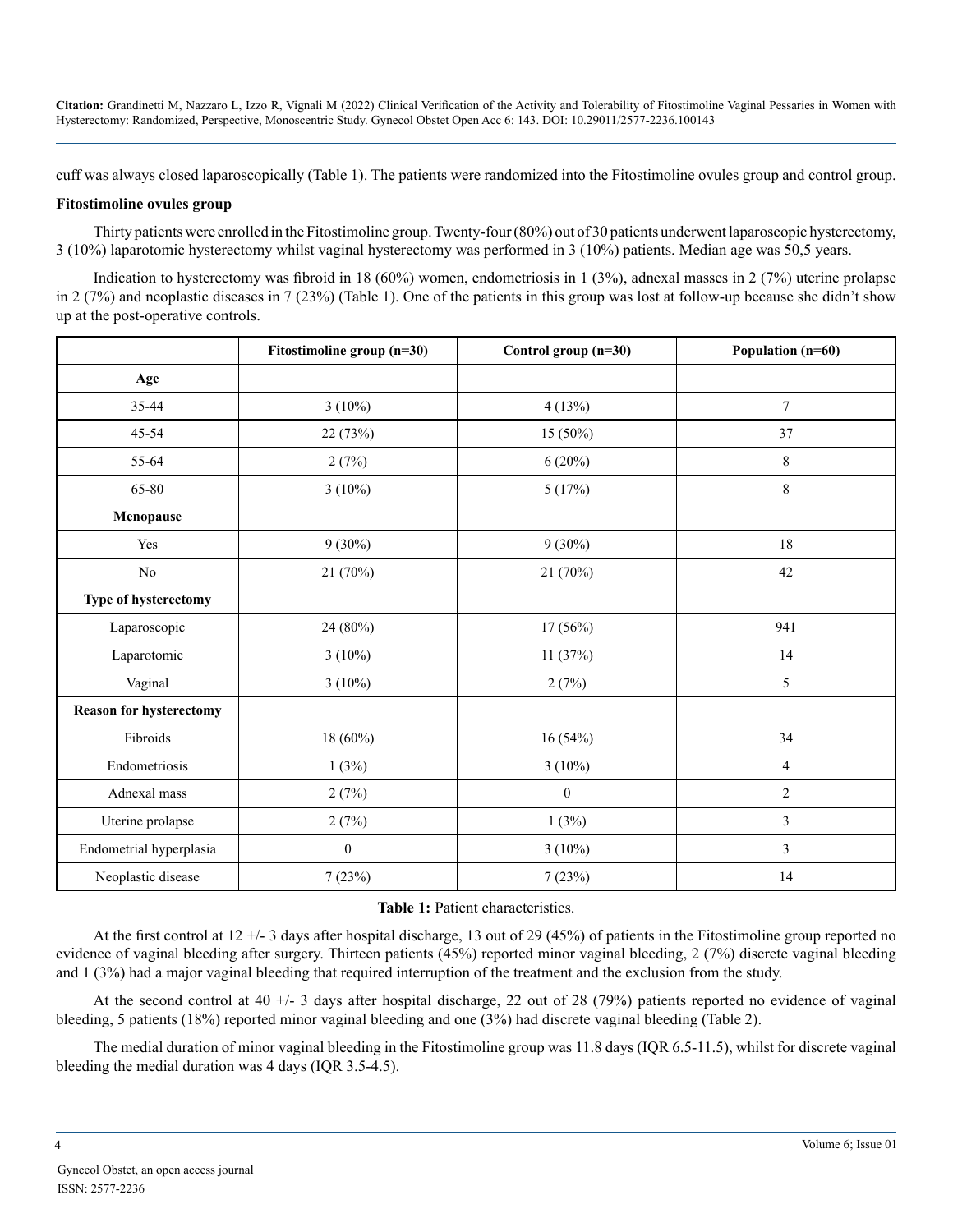#### **Control group**

Thirty patients were enrolled in the control group. Seventeen (56%) out of 30 patients underwent laparoscopic hysterectomy, eleven (37%) laparotomic hysterectomy whilst vaginal hysterectomy was performed in two (7%) patients. Median age was 51 years.

Indication to hysterectomy was fibroid in 16 (54%) women, endometriosis in 3 (10%), uterine prolapse in 1 (3%), endometrial hyperplasia in 3 (10%) and neoplastic diseases in 7 (23%) (Table 1).

Three of the patients in this group were lost at follow-up because they didn't show up at the post-operative controls. At the first control at 12 +/- 3 days after hospital discharge, 11 out of 27 (41%) of patients in the control group reported no evidence of vaginal bleeding after surgery. Five patients (18%) reported minor vaginal bleeding and eleven (41%) discrete vaginal bleeding. At the second control at 40  $+/-$  3 days after hospital discharge, 17 out of 27 (63%) patients reported no evidence of vaginal bleeding, 6 patients (22%) reported minor vaginal bleeding and 4 (15%) had discrete vaginal bleeding. (Table 2).

|                           | <b>Fitostimoline group</b><br>$12 + (-3)$ days | <b>Fitostimoline group</b><br>$40 + (-3)$ days | Control<br>group<br>$12 + (-3)$ days | Control<br>group<br>$40 + -3$ days |
|---------------------------|------------------------------------------------|------------------------------------------------|--------------------------------------|------------------------------------|
| No vaginal bleeding       | 13/29(45%)                                     | 22/28 (79%)                                    | 11/27(41%)                           | 17/27(63%)                         |
| Minor vaginal bleeding    | 13/29(45%)                                     | 5/28(18%)                                      | 5/27(18%)                            | 6/27(22%)                          |
| Discrete vaginal bleeding | 2/29(7%)                                       | 1/28(3%)                                       | 11/27(41%)                           | 4/27(15%)                          |
| Major vaginal bleeding    | 1/29(3%)                                       | $\theta$                                       |                                      |                                    |

#### **Table 2:** Results.

The medial duration of minor vaginal bleeding in the control group was 12 days (IQR 6.5-16.5), whilst for discrete vaginal bleeding the medial duration was 8 days (IQR 5-10).

#### **Discussion**

*Triticum vulgare*, belonging to the family of Graminaceae, is the selected source used by Farmaceutici Damor to prepare Fitostimoline ovules. It has been extensively used in traditional medicine thanks to its properties of accelerating tissue repair by stimulating chemotaxis and the fibroblastic maturation and significantly increasing the fibroblastic index, which are crucial points in the repairing processes [10,11,13]. Furthermore, TVE is able to stimulate the polymerization of actin, the motor of cell contractility and movement. An increase of actin polymerization has been linked to an increase in cell migration on wound edge and an improvement of wound contraction. By increasing the level of polymerized actin in fibroblasts, TVE could regulate the proliferative and remodeling phases of wound healing, accelerating the ability of fibro- blasts to repair the damage [9]. In 2018, Sanguigno, et al. demonstrated that TVE also exerts anti-inflammatory properties since it reduces the release of the well-known agents triggering the inflammatory process, such as IL-6, TNFα, prostaglandin E2 and nitric oxide in LPS-stimulated BV2 microglial cells and in primary rat microglia, thus exerting an anti-inflammatory activity and favoring the transition from the inflammatory to regenerative process [12].

Surgical traumas can activate several biological pathways among which an increased production of reactive species causing the state known as oxidative stress [15,16]. As a surgical procedure, hysterectomy triggers detectable changes of oxidative stress status and different studies identified several factors that contribute to the production of free oxygen radicals during and after the intervention (e.g. peritoneal closure, retention of ovaries, hormonal changes) [17-19]. TVE is utilized to produce different pharmaceutic products that are commonly used for the treatment of decubitus ulcers, burn lesions, scarring, and sores. All these injuries are associated with increased free radical production, which might delay the wound healing process [9].

Thus, we supposed that the application of *Triticum vulgare* ovules in patients undergoing hysterectomy could reduce the oxidative stress linked to the surgical procedure and facilitate the local healing process, stimulating the reparative process of the vaginal cuff, therefore reducing the vaginal bleeding.

In this randomized clinical trial, treatment with Fitostimoline ovules was more effective than no treatment in reducing the quantity of postoperative vaginal bleeding in women after hysterectomy. Our study showed that patients that used Fitostimoline after surgery had a median duration of discrete vaginal bleeding of 4 days, compared with 8 days without the treatment, this being statistically significant with a p-value of 0.015. If we consider minor vaginal bleeding there is no statistical significance in the duration between the two groups.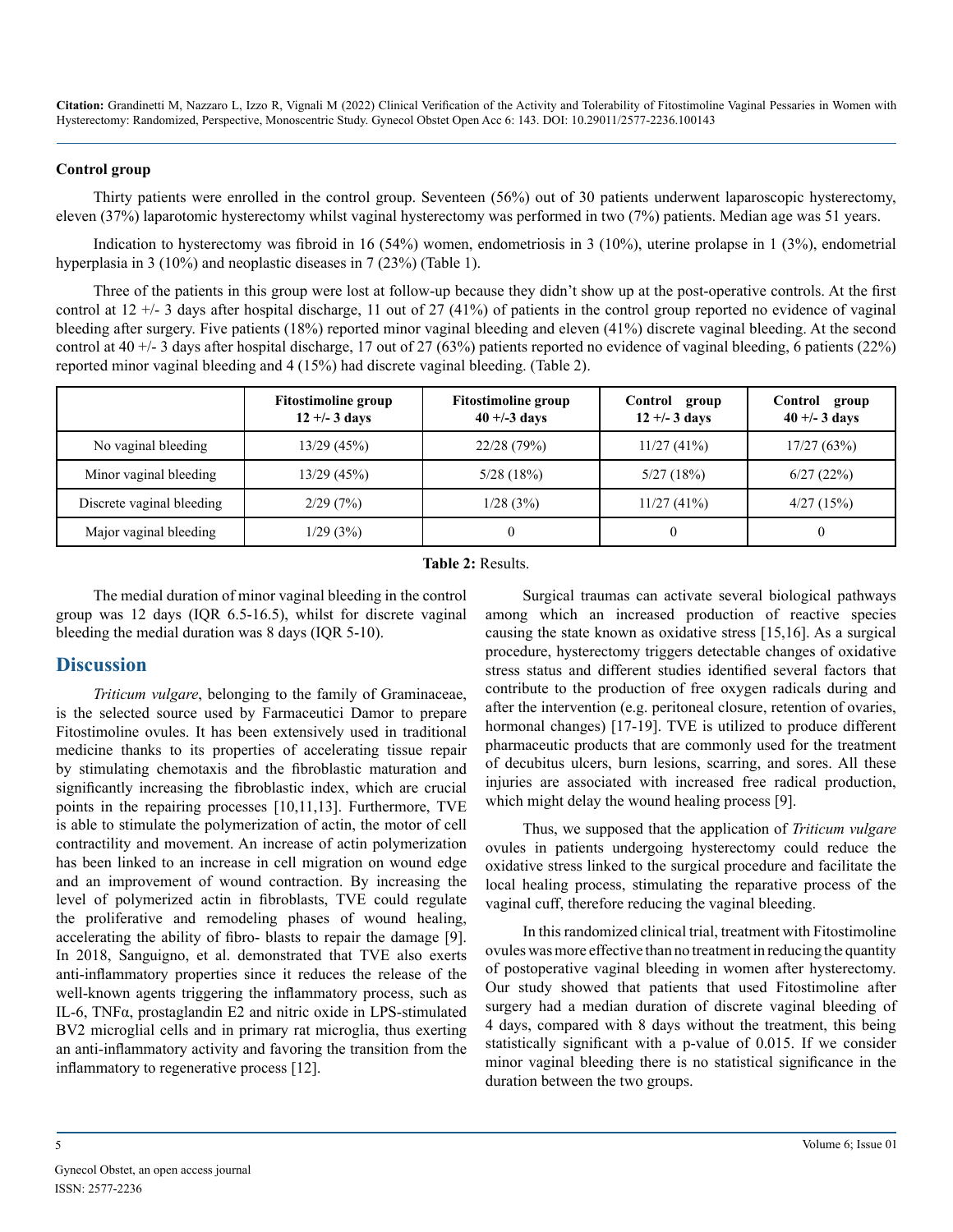As previously stated, vaginal bleeding after hysterectomy can be one of the signs of vaginal cuff dehiscence. By now, only two effective strategies have been identified in reducing the risk for this complication: the use of barbed sutures and the adoption of a laparoscopic approach to close the vaginal cuff [20].

The decreasing of the duration of post-operative vaginal bleeding is an indirect sign of a better tissutal regeneration for the already cited biological reasons of the TVE, and we can speculatively affirm that the application of Fitostimoline ovules may be useful in the prevention of more serious complications such as vagina cuff dehiscence.

Investigating the number of patients with vaginal bleeding, with and without Fitostimoline ovules, we observed that there was no statistical difference between the two groups, considering either minor or discrete blood loss. All the patients treated with Fitostimoline ovules had a good compliance (>95%) to the therapy. None interrupted the study due to discomfort or side effects. All patients, when asked, reported a good tolerance to the product. When stratifying the patients in the two groups by menopausal status, surgical approach and the reason why the patient was undergoing the surgery, no difference emerged between the two groups.

#### **Conclusions**

Our study showed that the use of Fitostimoline ovules after hysterectomy is effective in reducing the quantity of vaginal bleeding, regardless the menopausal status, surgical approach and type of indication to surgery. Considering the risk of major complications related to post-hysterectomy vaginal bleeding, such as vaginal cuff dehiscence, Fitostimoline ovules could be considered a valid option in order to prevent the occurrence of this complication.

#### **Author Contributions**

MG, LN and MV were responsible for data collection and manuscript writing. MV was responsible for project development and manuscript writing. RI contributed to statistical analysis and manuscript revision.

#### **Acknowledgments**

The study was self-funded.

#### **References**

- **1.** [Clarke-Pearson DL, Geller EJ \(2013\) Complications of hysterectomy.](https://pubmed.ncbi.nlm.nih.gov/23635631/)  [Obstet Gynecol 121: 654-673.](https://pubmed.ncbi.nlm.nih.gov/23635631/)
- **2.** [Weizman NF, Einarsson JI, Wang KC, Vitonis AF, Cohen SL \(2015\)](https://pubmed.ncbi.nlm.nih.gov/25901104/)  [Vaginal cuff dehiscence: risk factors and associated morbidities. JSLS](https://pubmed.ncbi.nlm.nih.gov/25901104/)  [19: e2013.00351.](https://pubmed.ncbi.nlm.nih.gov/25901104/)
- **3.** [Uccella S, Ceccaroni M, Cromi A, Malzoni M, Berretta R, et al. \(2012\)](https://pubmed.ncbi.nlm.nih.gov/22914459/)  [Vaginal cuff dehiscence in a series of 12,398 hysterectomies: effect](https://pubmed.ncbi.nlm.nih.gov/22914459/)  [of different types of colpotomy and vaginal closure. Obstet Gynecol](https://pubmed.ncbi.nlm.nih.gov/22914459/)  [120: 516-523.](https://pubmed.ncbi.nlm.nih.gov/22914459/)
- **4.** [Hur HC, Guido RS, Mansuria SM, Hacker MR, Sanfilippo JS, et al.](https://pubmed.ncbi.nlm.nih.gov/17478361/)  [\(2007\) Incidence and patient characteristics of vaginal cuff dehiscence](https://pubmed.ncbi.nlm.nih.gov/17478361/)  [after different modes of hysterectomies. J Minim Invasive Gynecol 14:](https://pubmed.ncbi.nlm.nih.gov/17478361/)  [311-317.](https://pubmed.ncbi.nlm.nih.gov/17478361/)
- **5.** [Ceccaroni M, Berretta R, Malzoni M, Scioscia M, Roviglione G, et](https://pubmed.ncbi.nlm.nih.gov/21723030/) [al. \(2011\) Vaginal cuff dehiscence after hysterectomy: a multicenter](https://pubmed.ncbi.nlm.nih.gov/21723030/)  [retrospective study. Eur J Obstet Gynecol Reprod Biol 158: 308-313.](https://pubmed.ncbi.nlm.nih.gov/21723030/)
- **6.** [Hur HC, Donnellan N, Mansuria S, Barber RE, Guido R, et al. \(2011\)](https://pubmed.ncbi.nlm.nih.gov/21934442/) [Vaginal cuff dehiscence after different modes of hysterectomy. Obstet](https://pubmed.ncbi.nlm.nih.gov/21934442/) [Gynecol 118: 794-801.](https://pubmed.ncbi.nlm.nih.gov/21934442/)
- **7.** [Cronin B, Sung VW, Matteson KA \(2012\) Vaginal cuff dehiscence: risk](https://pubmed.ncbi.nlm.nih.gov/21974989/)  [factors and management. Am J Obstet Gynecol 206: 284-288.](https://pubmed.ncbi.nlm.nih.gov/21974989/)
- **8.** [Goldberg A, Chelmow D, Famuyide A \(2014\) Management of](https://exxcellence.org/list-of-pearls/management-of-dehiscence-of-the-vaginal-cuff/#:~:text=Vaginal cuff dehiscence is a,antibiotics should be started immediately.) [Dehiscence of the Vaginal Cuff. SAS GOG. Pearls of Exxcellence.](https://exxcellence.org/list-of-pearls/management-of-dehiscence-of-the-vaginal-cuff/#:~:text=Vaginal cuff dehiscence is a,antibiotics should be started immediately.)
- **9.** [Antonucci I, Fiorentino G, Contursi P, Minale M, Riccio R, et al. \(2018\)](https://pubmed.ncbi.nlm.nih.gov/29772758/)  [Antioxidant Capacity of Rigenase®](https://pubmed.ncbi.nlm.nih.gov/29772758/), a Specific Aqueous Extract of [Triticum vulgare. Antioxidants \(Basel\) 7: 67.](https://pubmed.ncbi.nlm.nih.gov/29772758/)
- **10.** [D'Agostino A, Pirozzi AVA, Finamore R, Grieco F, Minale M, et al.](https://www.ncbi.nlm.nih.gov/pmc/articles/PMC7037555/) [\(2020\) Molecular Mechanisms at the Basis of Pharmaceutical Grade](https://www.ncbi.nlm.nih.gov/pmc/articles/PMC7037555/)  [Triticum vulgare Extract Efficacy in Prompting Keratinocytes Healing.](https://www.ncbi.nlm.nih.gov/pmc/articles/PMC7037555/)  [Molecules 25: 431.](https://www.ncbi.nlm.nih.gov/pmc/articles/PMC7037555/)
- **11.** [Funel N, Dini V, Janowska A, Loggini B, Minale M, et al. \(2020\)](https://pubmed.ncbi.nlm.nih.gov/32189993/)  *Triticum vulgare* [Extract Modulates Protein-Kinase B and Matrix](https://pubmed.ncbi.nlm.nih.gov/32189993/) [Metalloproteinases 9 Protein Expression in BV-2 Cells: Bioactivity on](https://pubmed.ncbi.nlm.nih.gov/32189993/)  [Inflammatory Pathway Associated with Molecular Mechanism Wound](https://pubmed.ncbi.nlm.nih.gov/32189993/)  [Healing. Mediators Inflamm 2020: 2851949.](https://pubmed.ncbi.nlm.nih.gov/32189993/)
- **12.** [Sanguigno L, Casamassa A, Funel N, Minale M, Riccio R, et al.](https://pubmed.ncbi.nlm.nih.gov/29902182/) (2018) *Triticum vulgare* [extract exerts an anti-inflammatory action in](https://pubmed.ncbi.nlm.nih.gov/29902182/) two *in vitro* [models of inflammation in microglial cells. PLoS One 13:](https://pubmed.ncbi.nlm.nih.gov/29902182/)  [e0197493.](https://pubmed.ncbi.nlm.nih.gov/29902182/)
- **13.** [Sanguigno L, Minale M, Vannini E, Arato G, Riccio R, et al. \(2015\)](https://pubmed.ncbi.nlm.nih.gov/25446580/) [Oligosaccharidic fractions derived from](https://pubmed.ncbi.nlm.nih.gov/25446580/) *Triticum vulgare* extract [accelerate tissutal repairing processes in](https://pubmed.ncbi.nlm.nih.gov/25446580/) *in vitro* and *in vivo* models of [skin lesions. J Ethnopharmacol 159: 198-208.](https://pubmed.ncbi.nlm.nih.gov/25446580/)
- **14.** [Tito A, Minale M, Riccio S, Grieco F, Colucci MG, et al. \(2020\) A](https://pubmed.ncbi.nlm.nih.gov/32021367/) *Triticum vulgare* [Extract Exhibits Regenerating Activity During the](https://pubmed.ncbi.nlm.nih.gov/32021367/)  [Wound Healing Process. Clin Cosmet Investig Dermatol 13: 21-30.](https://pubmed.ncbi.nlm.nih.gov/32021367/)
- **15.** [Freide K, Mathew JP, Podgoreanu MV \(2013\) Genomic basis of](https://www.berri.es/pdf/CLINICAL ANESTHESIA/9781451144192)  [perioperative medicine. In: Barash PG, Culen BF, Stoelting RK,](https://www.berri.es/pdf/CLINICAL ANESTHESIA/9781451144192)  Cahalan MK, Stock MC, Ortega R, eds. Clinical anesthesia. 7<sup>th</sup> Edition. [Philadelphia: Lippincott Williams and Wilkins, 130-155.](https://www.berri.es/pdf/CLINICAL ANESTHESIA/9781451144192)
- **16.** [Desborough JP \(2000\) The stress response to trauma and surgery. Br](https://pubmed.ncbi.nlm.nih.gov/10927999/)  [J Anaesth 85: 109-117.](https://pubmed.ncbi.nlm.nih.gov/10927999/)
- **17.** [Szymczyk G, Beltowski J, Marciniak A, Kotarski J \(2003\) Assessment](https://pubmed.ncbi.nlm.nih.gov/14669451/)  [of serum lipid peroxide levels and antioxidant status in females who](https://pubmed.ncbi.nlm.nih.gov/14669451/)  [had undergone total abdominal hysterectomy without closing of the](https://pubmed.ncbi.nlm.nih.gov/14669451/)  [peritoneum. Ginekol Pol 74: 1397-1403.](https://pubmed.ncbi.nlm.nih.gov/14669451/)